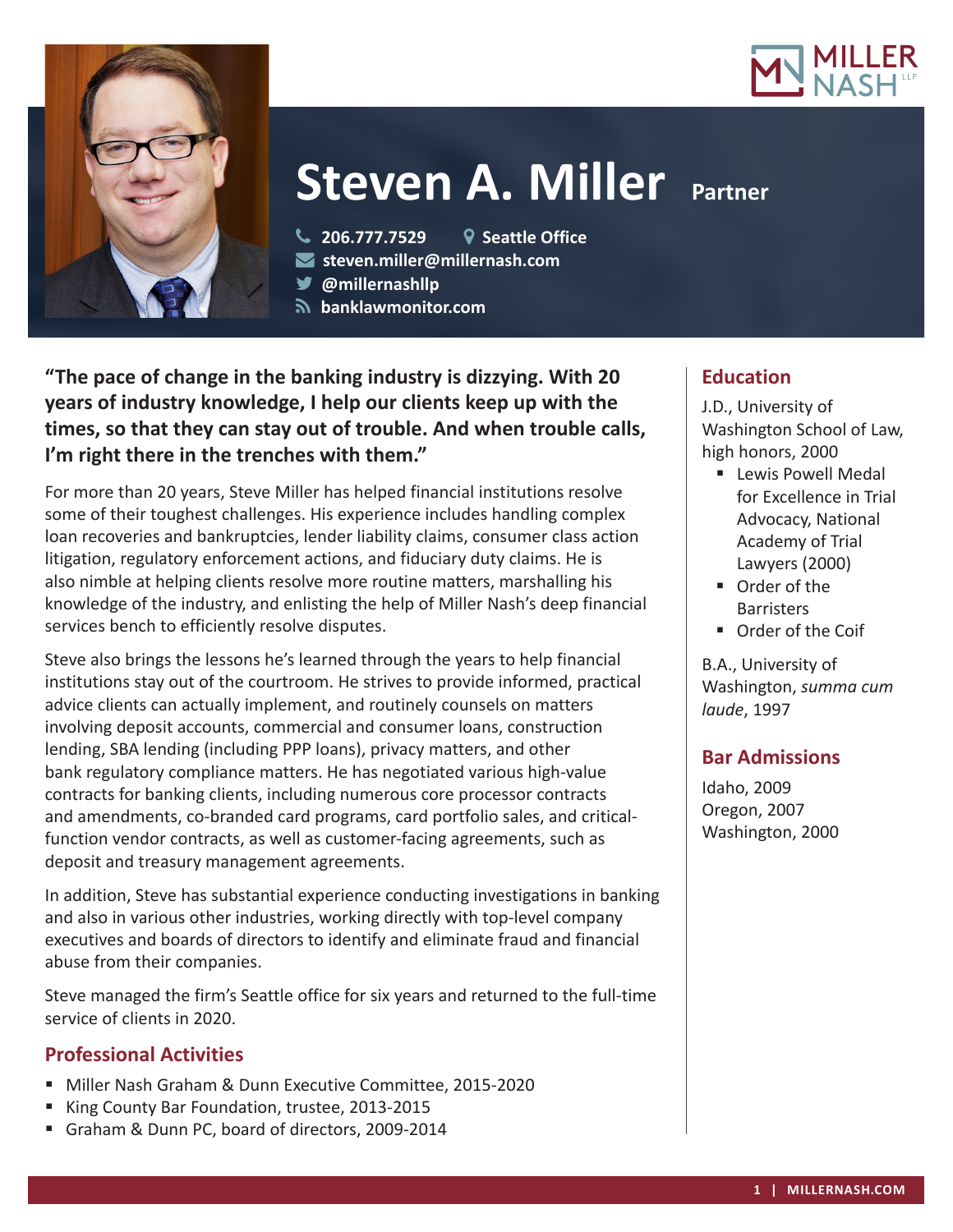

- Washington State Bar Association, member
- Oregon State Bar Association, member
- Idaho State Bar Association, member

## **Representative Experience**

## **Loan Recoveries, Restructures & Workouts**

- Represented a community bank in recovering on a \$70 million real estate acquisition and development loan in a Chapter 11 bankruptcy proceeding. Ultimately achieved relief from stay that allowed the lender to foreclose, over the substantial objections of the debtor.
- Successfully negotiated a loan restructuring and forbearance for \$40 million credit facility to global health care company, resulting in immediate 50 percent pay-down to lender and favorable terms of restructure.
- Obtained summary judgment and recovered on \$10 million loan to a medical supplies distributor.
- Represented community bank lender in workout and successful restructuring of a complex series of 26 related timber loans into a comprehensive consolidated credit facility.
- Negotiated forbearance and full payoff for lender on several related real estate secured credit facilities totaling \$60 million.
- Obtained prejudgment writ of attachment on guarantor-owned real property to leverage a full payoff of matured operating business line of credit.
- Experienced in assisting lenders as they address the unique AML/BSA challenges of loans involving direct or indirect lending to cannabis, hemp, and CBD businesses, including the complications of seeking court relief.

## **Lender Liability Defense**

- Assisted a bank client in obtaining summary judgment dismissal on multimillion-dollar lender liability claims based on a loan sale agreement, and also obtained and collected on judgment awarding more than \$1 million in attorneys' fees from the plaintiff.
- Coordinated and implemented legal strategy to address various threatened claims in connection with a rogue lending officer who issued phony loan documents for millions of dollars of bogus loans to unapproved borrowers. Resolved all loan issues without any lender liability claims ever being filed, obtained financial recovery for the bank to recoup most of its losses under its fidelity bond, and assisted federal prosecutors in convicting the rogue loan officer.
- **•** Represented a lender in defending multimillion dollar counterclaims by a guarantor that lender had mismanaged a commercial loan and improperly allowed a government guaranty to lapse. Defeated all claims on summary judgment.
- Resolved lender liability claim with business borrower and collateral grantor claiming breach of lending agreements and asserting related claims for small fraction of many millions of dollars in alleged damages.

## **Trust/Fiduciary Duty Claims**

- Successfully defended an asset manager in a threatened multimillion dollar lawsuit for investment suitability and breach of fiduciary duty claims related to the 2020 market crash. After an extensive investigation and prefiling response to the customer's demand letter, the customer never filed suit.
- **Defended corporate trustee against claims of breach of fiduciary duty and elder abuse in connection with** beneficiaries' attempted removal of trustee. Matter was successfully resolved through mediation before discovery.
- Defended a corporate trustee in connection with multimillion dollar dispute involving an allegedly forged irrevocable life insurance trust policy procured by the trustee. The dispute was successfully settled after extensive discovery of the issuing insurer.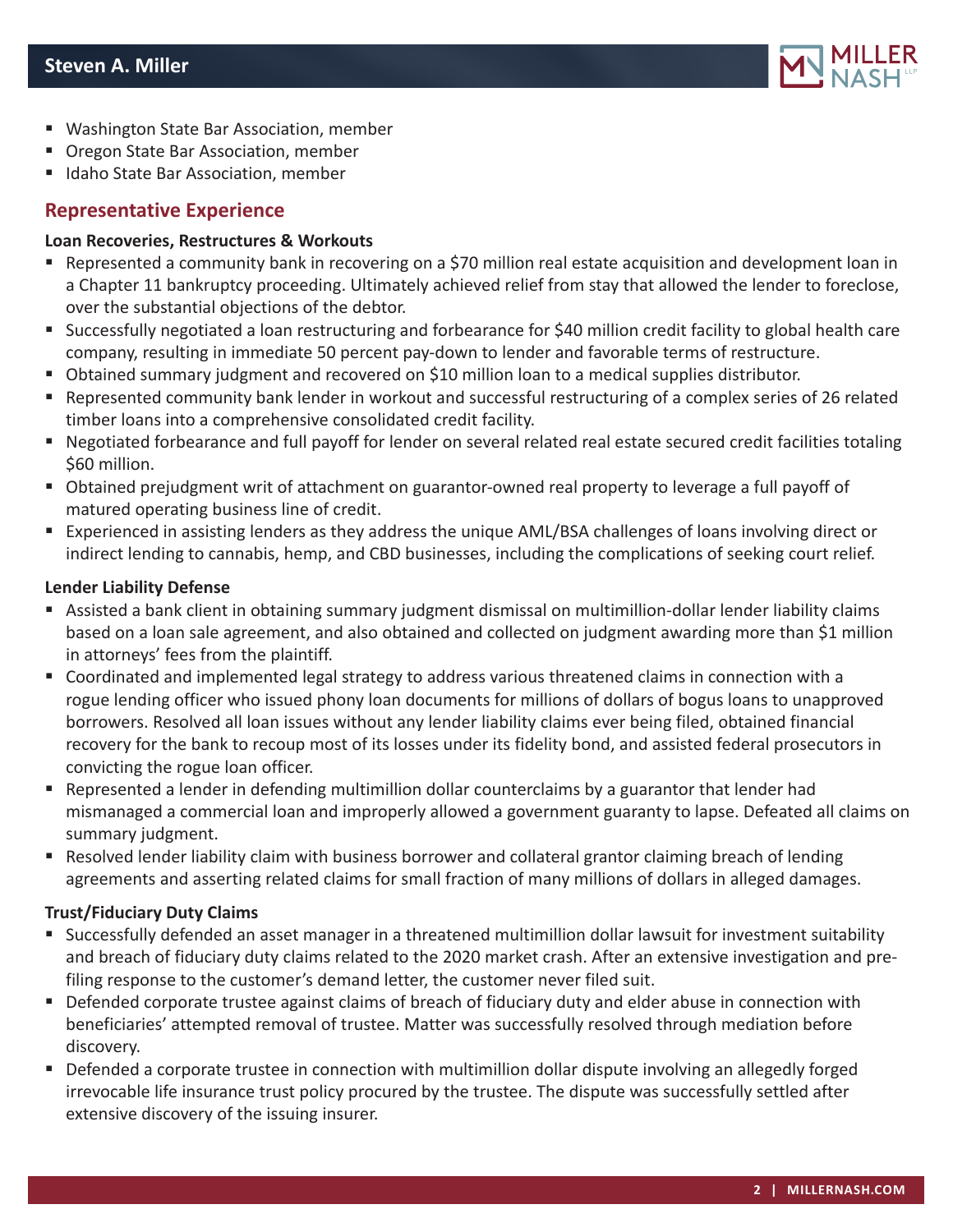

#### **Consumer Disputes**

 Extensive experience defending and resolving hundreds of consumer disputes, including under Fair Credit Reporting Act, Fair Debt Collection Practices Act, Fair Billing Practices Act, Uniform Commercial Code Articles 3, 4, and 4A, Fair Housing Act, Equal Credit Opportunity Act, Consumer Protection Act, and similar types of claims.

#### **Class Actions**

- Successfully defeated several class actions in various jurisdictions across the country filed against bank clients by accounting firms seeking agent fees in connection with Paycheck Protection Program loans made under the CARES Act.
- Defeated a putative class action on a motion to dismiss, where plaintiff claimed that a bank improperly charged insufficient funds fees for so-called "Authorize Positive, Purportedly Settle Negative" transactions (on appeal).
- Successfully resolved numerous other putative class actions against financial institutions, including before class certification, including on issues pertaining to fee disputes, account disclosures, and accessibility issues.
- Served as local counsel on several nationwide class actions involving significant data breach claims.

#### **Investigations/Law Enforcement**

- Nationwide counsel to a national bank client in connection with COVID-related fraud impacting eight state unemployment programs and amounting to billions of dollars. Worked with national stakeholders to develop best practices for fraud loss recoveries and coordinated with law enforcement and state agencies to facilitate recoveries.
- Led a team in a multi-year investigation into allegations of fraudulent mortgage lending practices involving a \$2 billion residential loan portfolio. Worked with client to quantify and mitigate losses and with law enforcement, resulting in several federal convictions.
- Investigated and litigated numerous employee embezzlement cases, resulting in significant recoveries for clients through prompt investigation, recovery efforts, and pursuit of insurance claims.
- Successfully defended asset manager in investigation by Washington Department of Financial Institutions of alleged sales practices relating to marketing of swap agreements and other derivatives contracts.

#### **Operations & Compliance**

- Serve as outside general counsel for community banks that have limited internal legal support, providing dayto-day operational and compliance support on a wide array of topics affecting the industry.
- Provide focused research and compliance counsel for financial institution clients needing an in-depth analysis of particular regulatory issues.

## **Publications**

- "Congress CARES: Federal Stimulus Package to Provide Emergency Relief to Borrowers and Financial Institutions," Miller Nash Graham & Dunn, *Bank Law Monitor* (Mar. 2020)
- "Banking Regulators Encourage Lenders to Work with Borrowers Impacted by COVID-19," Miller Nash Graham & Dunn, *Bank Law Monitor* (Mar. 2020)
- "FinCEN Reverses Course on Beneficial Ownership Requirements in Connection with Loan Renewals and Modifications," Miller Nash Graham & Dunn, *Bank Law Monitor* (Sept. 2018)
- "The Shifting Sands of Washington's Consumer Loan Act," Miller Nash Graham & Dunn, *Bank Law Monitor* (Aug. 2018)
- "Even Lawyers Have to Pay Their Debts: Washington Court Sides with Bank on Successor Liability Claim," Miller Nash Graham & Dunn, *Bank Law Monitor* (June 2017)
- "Core Considerations for Core Contracts," Miller Nash Graham & Dunn, *Bank Law Monitor* (Apr. 2017)